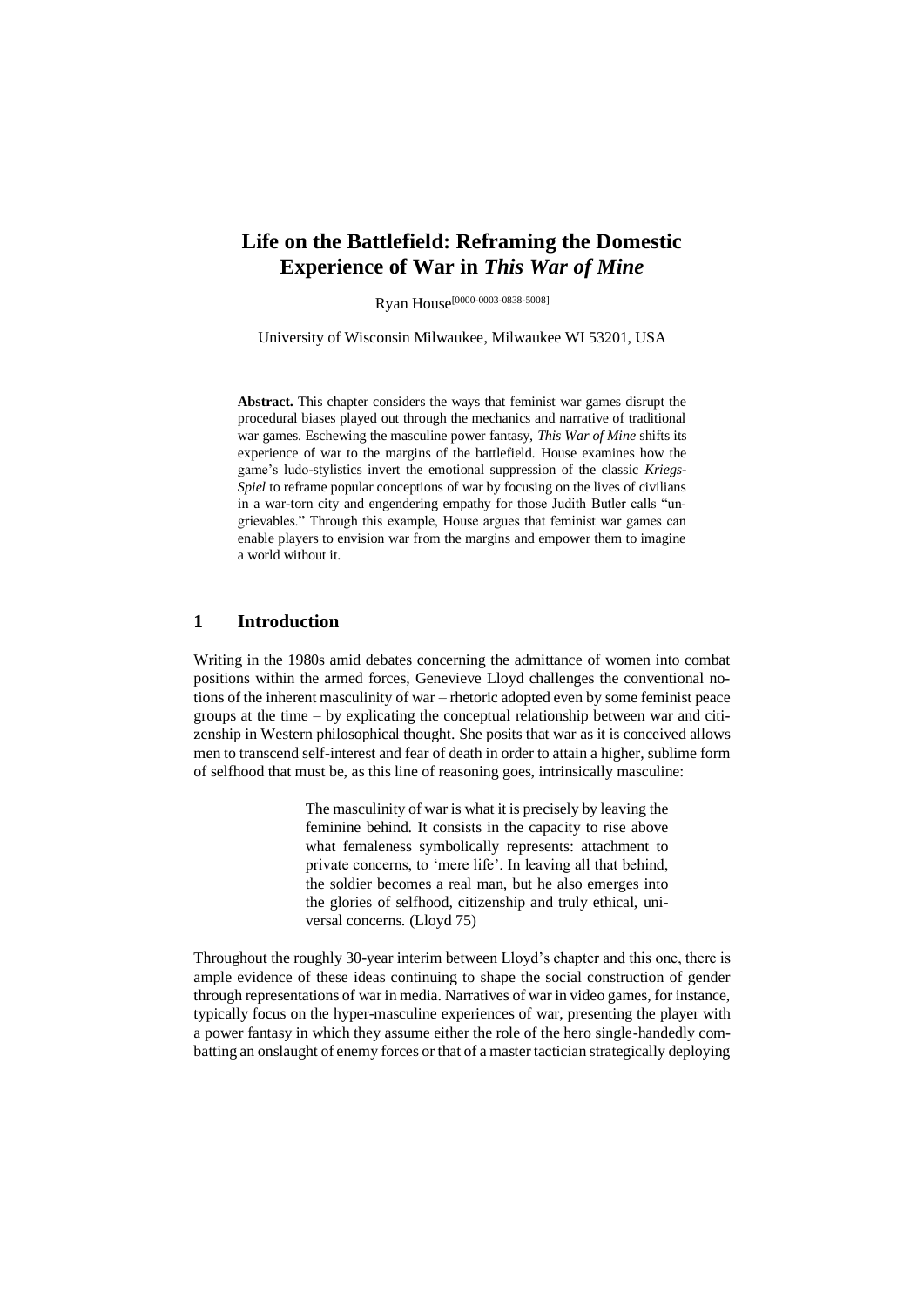troops from the perspective of the General-god, all in the pursuit of an ideologicallyrighteous goal. These depictions of war frame life as existing in one of two ways: either as a subject who exists to inflict death upon others or as objects to be killed.

*This War of Mine*, a 2014 game inspired by real events such as the siege of Sarajevo, breaks from this tradition of heroic individualism. In it, players assume the collective role of a group of civilians trapped within a fictionalized war-torn, besieged city who must work together to survive their precarious situation. To create as authentic an experience as possible, 11 Bit studios, the game's developer and publisher, researched survivors' accounts of armed conflicts such as the Bosnian War (1992-1996), the First Chechen War (1994-1996), the Kosovo War (1998-1999), the Syrian Civil War (2011 ongoing), and others (Kwiatkowski 2016, p. 693). These accounts emphasized the extent to which people relied upon closely knit groups to survive living within war zones, and the developers chose to underscore this communal aspect in the gameplay (Ibid., p. 694). Players control a group of characters with unique backstories, personalities, and skills, such as being a good cook, a skilled trader, or a fast runner, who must work together to survive for a randomly determined amount of time until a "cease fire" is declared. Because they represent the often-unseen ramifications of war, these characters epitomize what Judith Butler (2010, p. 31) calls "ungrievable lives," or "populations [that] can be forfeited, precisely because they are framed as being already lost or forfeited," and the game's "perma-death" mechanic underlines the precariousness of their lives. Once a character dies, they are gone for the remainder of the game, and their absence makes survival for the group that much harder. Through its narrative and representation of domestic responsibility, *This War of Mine* reframes the experience of war from a hyper-masculine glorification of violence and death to a meditation on communal survival and the challenges of non-violence in the face of violence.

Frames are a particularly useful metaphor for discussing this game's depiction of war, as its environments are presented in the style of a dollhouse-like cutaway. Characters are often literally framed within their domestic roles as the player deploys them to cook food, construct beds and tools, or scan radio frequencies for news from the outside world. The destabilization of life in a war-zone disrupts traditional gendered notions of the division of domestic labor and social order. Likewise, characters are framed within their individual narratives, beginning with a backstory of their lives before the war and developing throughout the game as players navigate the difficult decisions they're presented with and contend with the consequences of those choices. In this reframing of war from the battlefield to the realm of "mere life", *This War of Mine* enables players to consider the human subjects that are often excised from the frames imposed by traditional portrayals of armed conflict.

## **2 [Image]ining War**

War, in the popular imagination, is a quintessential rite of passage into manhood, and this idea is reinforced through most depictions of war and the military in popular culture. Images of the stoic commander boldly and decisively leading his men to battle and of brave, loyal soldiers dutifully holding the line are for many the perfect ideal of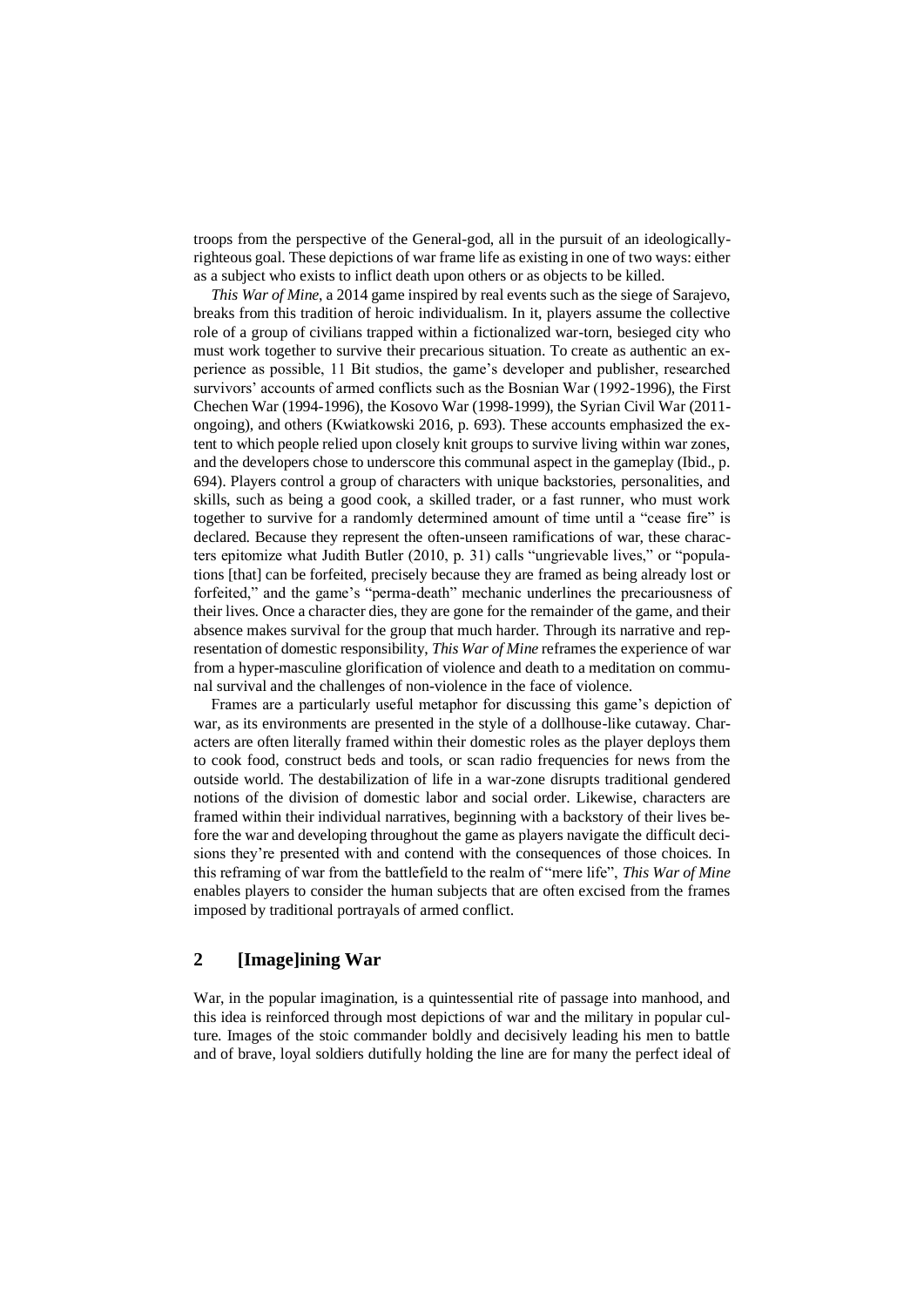masculinity. Although many portrayals attempt to depict the horrors of combat, war remains a privileged space for boys to be tested and for men to achieve glory.

Participating in a war, or at least the *fantasy* of participating in a war, takes on a meaning that is somewhat divorced from its geopolitical causes. It becomes not unlike a team sport in which one seeks to best the other team through steadfast teamwork and individual heroics. In their book *Reel Men at War: Masculinity and the American War Film*, Donald and MacDonald describe the significance of sports and war on the construction of masculinity through a discussion of the shared code of behaviors between both activities. Both privilege teamwork, of course, and emphasize trusting others to do their job as well as sacrificing oneself for the good of the collective, or "taking one for the team." Similarly, maintaining a dispassionate and professional temperament while undertaking one's duty is not only imperative to success, but to being a real man as well. Emotion taints rational thinking, as this line of reasoning goes, and in order to win, one must act as boldly and decisively as a man. Winning is characteristic of masculinity while "male norms classify losing as lacking sufficient male hormones …, and it is classed as equal only to the female" (31-32). Thus, to maintain one's maleness, it is imperative to win at all costs.

Emotions, then, are an obstacle to be overcome on the path to manliness and victory. In a chapter on the history of maps in wargames, Anders Engberg-Pedersen writes that such games can be thought of as emotional technologies, or "a means to manage and train the emotions for the actual experience on the battlefield" (60). To illustrate this process, he begins with an account of the presentation to the Prussian army of *Kriegs-Spiel*, a wargame played upon a topographical map on which players "could practice the complex skill of moving their corps across an actual terrain at both a tactical and strategic scale" (60). Surprised by its evident utility, one general reportedly proclaimed, "That is no ordinary game, that is a war school" (59). Engberg-Pedersen posits that by "inviting players to project themselves into the representation, the map … constructs a simulation that transforms passive spectators into active agents and allows them to live vicariously a life of passions and emotions across the flatness of its surface" (Ibid., p. 60). It allows the player to experience the emotions of the battlefield through simulations of randomness and danger that must be overcome through measured reasoning. Military tactics, maneuvers, and contingencies can be premeditated, taught, and trained for in advance, "thereby transform[ing] warfare into a rational endeavor subject to simulation, planning, testing, and control" (Ibid., p. 65). As Engberg-Pedersen explains, "the wargame is a technology for keeping violent emotions flat and reducing their intensity: fear is tempered, emotional heat reduced to coolness" (Ibid., p. 70).

Engberg-Pedersen ends the chapter with a discussion of two contemporary projects: STRIVE (*Stress Resilience in Virtual Environments*) and VRET (*Virtual Reality Exposure Therapy*). These projects immerse "users in a virtual combat zone and expos[e] them … to a traumatic incident such as the death of a child or the loss of a comrade … to offer an emotional inoculation …. to gradually lower the emotional response" (72). The potential of digital games as emotional technology is unprecedented because they render immediate the violence and stress of war that prior media have only been able to present indirectly through the user's imagination. Although much has been said on the ability of the affective power of games to strengthen interpersonal relationships,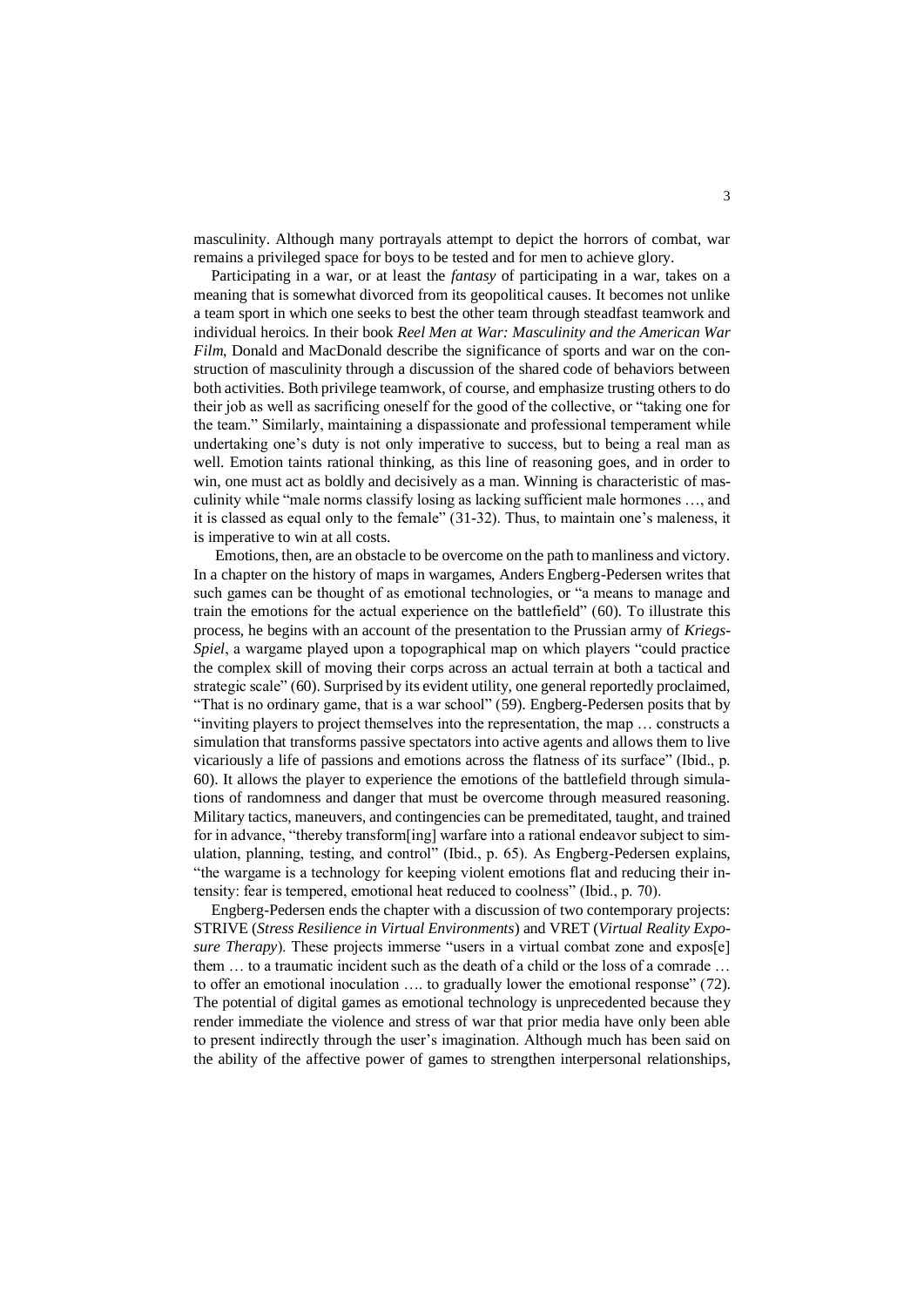Engberg-Pedersen warns that the effectiveness of these new wargames at eliminating our innate fears of war may one day "remove a dimension of human experience that is fundamental to preventing that war becomes anything other than the action of last resort" (73).

Indeed, most video games about war glorify the battlefield by offering players the opportunity to embody the hero in a militaristic power fantasy. The *Call of Duty* franchise, for instance, allows players to virtually take part in World War II, the Vietnam War, and fictionalized versions of modern wars through the point-of-view of an armyof-one, blasting through enemy troops to secure a checkpoint or rescue someone. These types of games reinforce the hyper-masculine values traditionally associated with war by allowing players to enact them. When teammates are present, they are typically relegated to little more than decoration – the AIs are designed to appear to be fighting alongside the player, but usually just fire wildly in the general direction of the enemies. The glory is reserved for the player who must move from behind cover to brazenly advance on the enemy and to accomplish the objective against seemingly great odds. Ironically, the immediacy of these images of war may actually undermine our ability to form lasting, meaningful readings of them. Jan Mieszkowski argues that our contemporary mediascape, in which anyone from a drone pilot to a bystander to can capture and upload images of conflict that can then be viewed by virtually everyone on Earth, is double-edged. While its democratization circumvents authoritative discourses of the "theater of war," its proliferation also potentially separates images from their original context. Cell-phone footage of IEDs exploding may be recontextualized as a viral internet video, for instance, that one sees repeated on morning news shows. Mieszkowski posits that through this contextually-isolated method of spectatorship:

> a curiously self-reflexive public discourse has emerged in which the stories being told about warfare focus as much on the unique ways in which its audiences process -- or fail to process -- it as on the violent events themselves. Whereas previous generations worried about the dangers of aestheticizing warfare and treating mass destruction as a beautiful phenomenon, today we are more at risk of aestheticizing the technical prowess of our communicative media…. (194)

Mieszkowski contends that our ability to view war directly has not resulted in any greater understanding of war, but rather has caused an increasingly sophisticated scrutiny for what looks (and thereby is) real in our war media. Furthermore, any "experience" of war derived from games like *Call of Duty* is yet another step removed from this process of what Mieszkowski calls "the spectacle of the spectacle" because these games are representations based on prior representations that are themselves based upon those first-hand, subjective viewpoints of a phenomenon that is practically unrepresentable (Ibid., p. 194). Yet when presented with a verisimilitudinous virtual representation of the storming of Normandy's beaches on D-Day, it is tempting to bestow upon the experience a level of gravitas equivalent to that of the actual events in the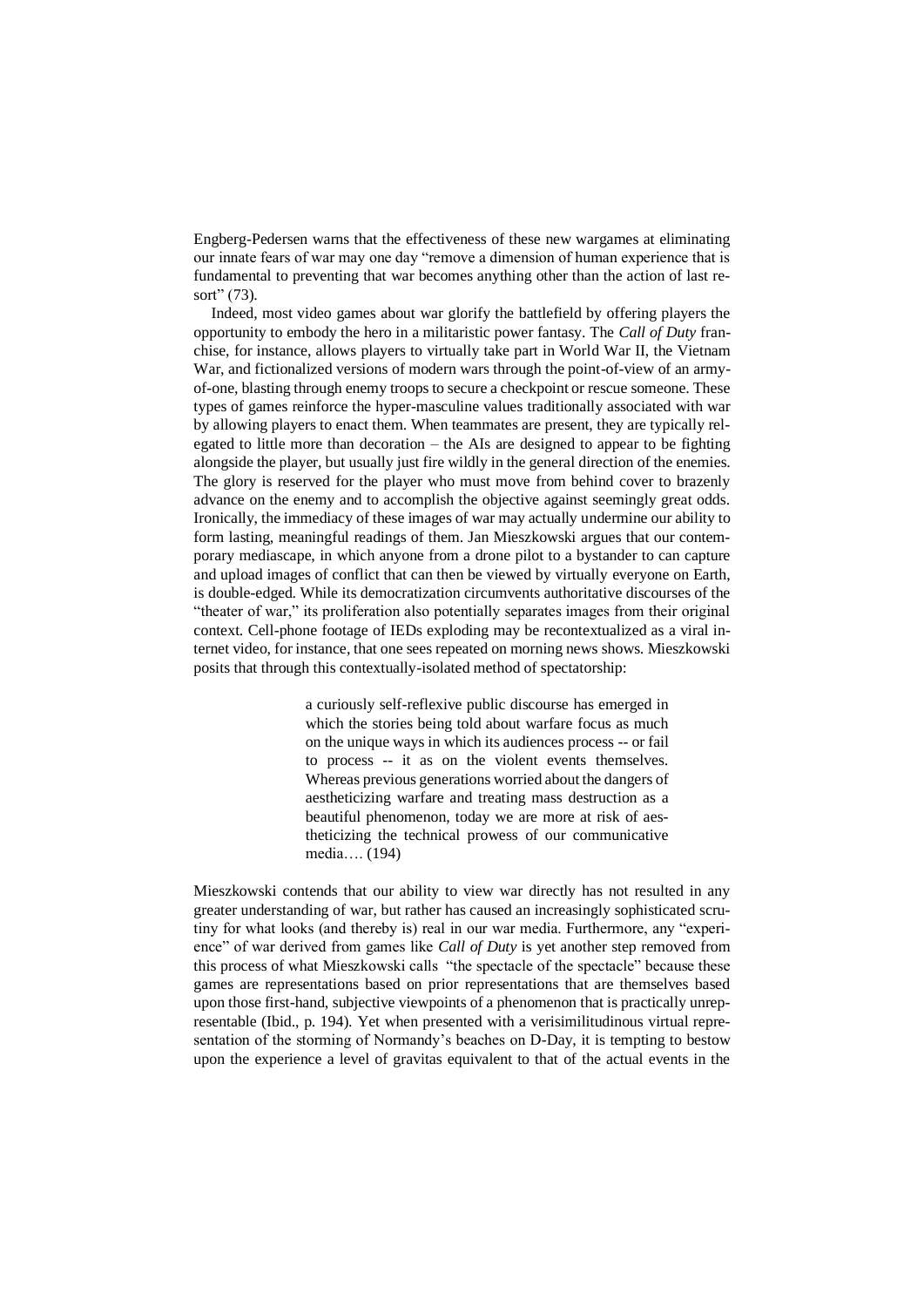minds of players. With the potential to change how we perceive the experience of war that these emotional technologies present, perhaps more effort should be made to portray a wider range of discourses than might and glory.

## **3 Reframing the Image**

Images of war are framed not only within their context, but by the subjects that capture them. These embedded perspectives can easily be mistaken as a sense of objective immediacy, or an unconstructed reality. In her book *Frames of War*, Judith Butler discusses how these representations establish norms for the "recognizability" of life, that is, how those norms enable us to recognize a being as a life or as not-a-life. Butler claims that, in this way, all life is precarious because of the dependency on others to recognize one's life as life and, furthermore, the conditions for that recognition are constantly shifting. Yet, rather than finding common ground in this shared condition of precariousness, "each body finds itself potentially threatened by others who are, by definition, precarious as well" (31). This inevitably leads to:

> a specific exploitation of targeted populations, of lives that are not quite lives, cast as 'destructible' and 'ungrievable.' Such populations are 'lose-able' or can be forfeited, precisely because they are framed as being already lost or forfeited; they are cast as threats to human life as we know it rather than as living populations in need of protection from illegitimate state violence, famine, or pandemics. Consequently, when such lives are lost they are not grievable, since, in the twisted logic that rationalizes their death, the loss of such populations is deemed necessary to protect the lives of 'the living'.

To illustrate these embedded frames, Butler writes of the use of "embedded reporting" during the 2003 U.S. invasion of Iraq as an example. During this time, journalists were allowed to accompany military units under the condition that the military could dictate what was to be reported. Thus, the military created its own narrative of the war by establishing the frames around which U.S. civilians understood the actions undertaken by the military and the deaths on both sides that resulted from those actions (64). Just as the abstraction of the rules of war in a wargame function to temper the emotions of one in the midst of battle, these established parameters of representation propagandize emotional responses to the acts of war for those back home.

This formulated, yet fragmented perception of war correlates with Angela Davis' (19) claim of the "unrepresentability of war in the United States," which has not seen a war within its own borders since the mid-1800's. To live as a civilian in modern America, then, is to have only a mediated knowledge of war that is always situated elsewhere – a knowledge framed through distance and entertainment and news media. Davis argues that in order to redress this often incomplete knowledge, we need to emphasize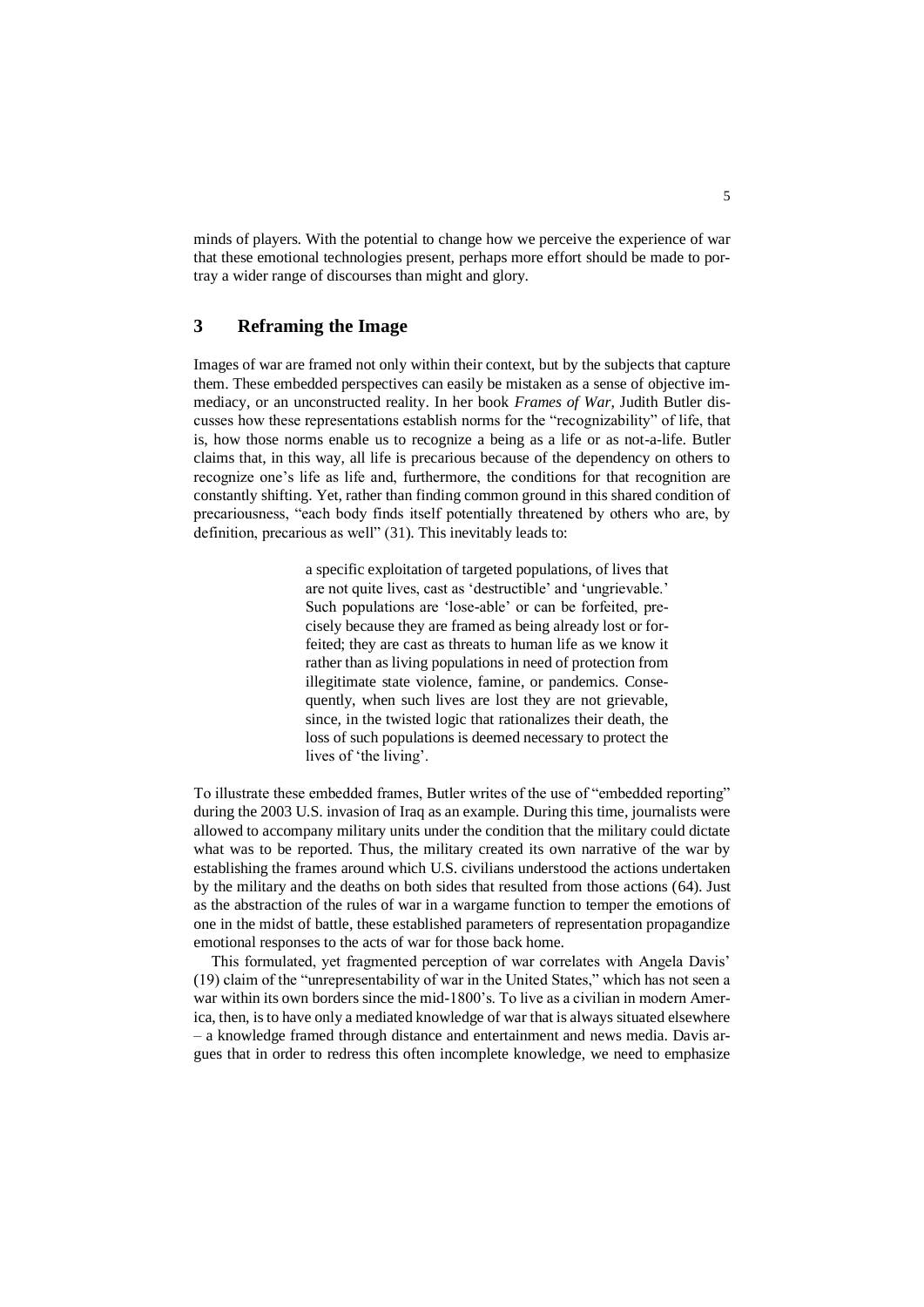"certain habits of perception, certain habits of imagination"(26) that empower us to "remake the world so that it is better for its inhabitants" (20) into a world without war. One small step on the road to this utopian idea may be to rethink our use of the emotional technology of the wargame.

### **4 "In war, not everyone is a soldier."**

*This War of Mine* is unique to the wargame genre because it reframes the experience of war by moving away from the soldiers fighting in battle to focus on noncombatants' struggle for survival. The title alone suggests a personalization of global conflicts – it removes the experience of war from geopolitical affairs and places it squarely in the realm of everyday life. Initially released in November 2014 by 11 Bit Studios, the game has garnered a reputation for its ability to put players in uncomfortable situations that asks them to endure the precariousness of living within a battle zone. It does this through the genre of a survival strategy game, where players take on the role of a group of civilians as they attempt to survive in a war-torn city by scavenging for food, medical supplies, and materials to improve their shelter. Players must often make decisions that affect not only the player-characters but also the various NPCs that they encounter, such as stealing food from neighbors to feed themselves. As one reviewer said of the game, "it's not much fun to actually play. It'll make you feel terrible about your actions at almost every turn. But in spite of all that, there is something so essential about this gaming experience that I urge you to give this game a try" (Lange). This turn away from the goal of producing "fun" entertainment to instead edifying players through perspectives other than their own perhaps situates *This War of Mine* closer to didactic wargames such as *Kriegs-Spiel* than to *Call of Duty.*

Interestingly, where the map of the *Kriegs-Spiel* provides an overview of its game space to teach aspiring generals to control their emotions, the close-up and intimate play space of *This War of Mine*, situated as it is within the domestic realm, enhances its potential for emotional realism. Although the gameplay strongly resembles realtime strategy (RTS) games, the change of the player's point of view from a bird'seye-view to ground level reframes their perception of their actions from the general on the battlefield to the denizen of the domestic space – they cease deploying units to secure resources and begin to enact a collective in its pursuit of shared goals. The game's space, presented from a side-view angle, allows a close proximity of the characters and the shelter they share. The designers modeled the characters on real people, using photo-realistic images on the character tabs and animating their movements with motion-capture. These design choices demonstrate the impetus to "humanize the experience of war. Players' resources were named *our things* instead of the typical *inventory* found in other war games. Also, the character's health status was displayed with the terms of affect (i.e., sad, depressed) instead of a numerical indication" (de Smale et al. 14). Ideally, the "realisticness" of the game decreases the instrumental, strategic model of gameplay for players. So, while players may still call on a character to complete a task much like one would deploy a squadron in a RTS game, they may be less likely to reduce her worth to a utility in the playspace. Players remain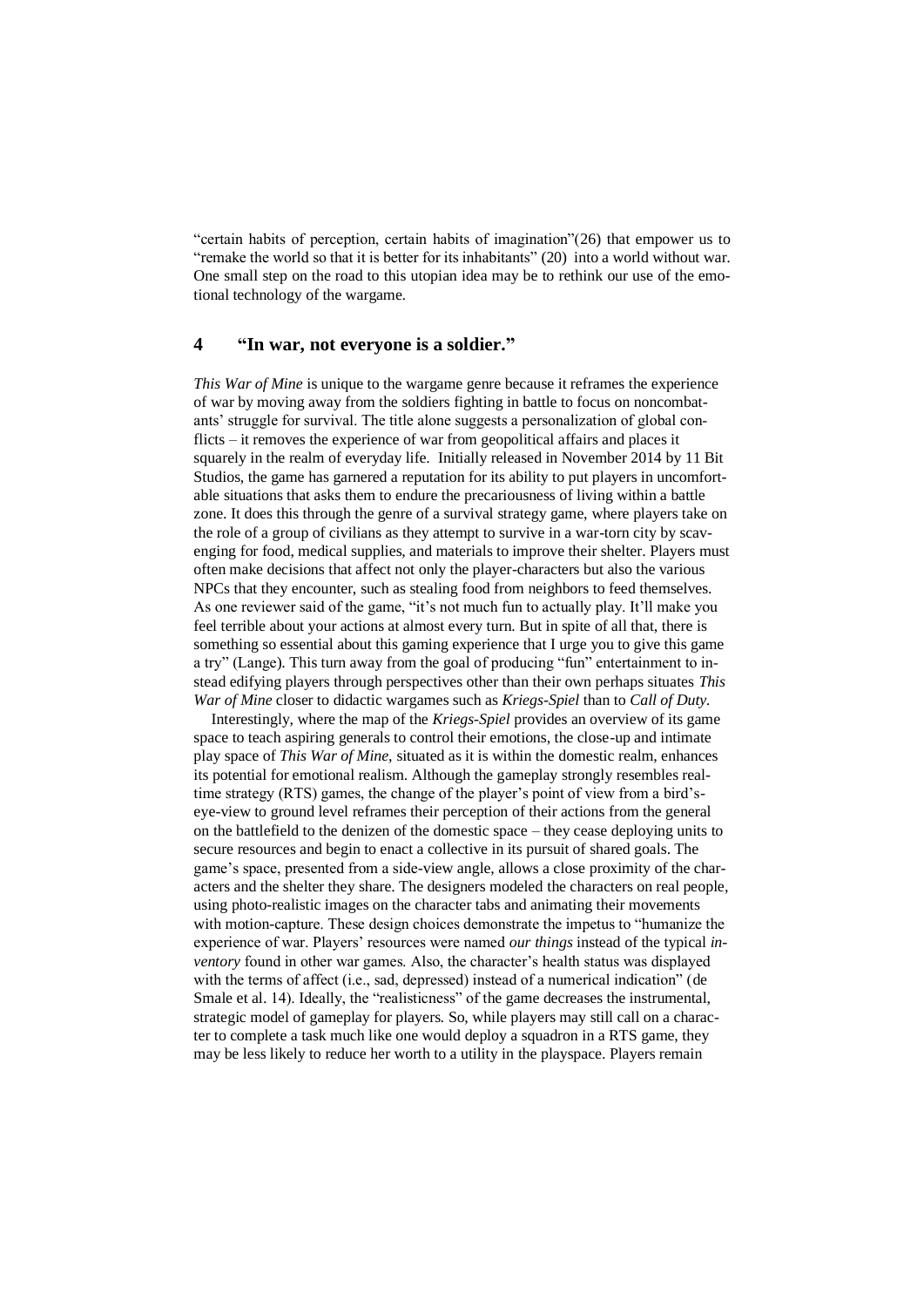narratively associated with the point of view of the collective that itself depends on the interpersonal relationships within it. This group coherence is reinforced through the game's systems, such as when sadness affects a character's ability to perform various responsibilities, and its semiotic domain, as described in the quote above.

Despite this resistance to the player's abstraction of game rules, the designers still very much privilege emergent stories created through the player's interaction with the game's systems over a plot-driven narrative. Gameplay is divided into two phases, day and night. During the day, players are confined to the house by sniper fire and must use this time to attend to characters' basic needs, such as eating, resting, and treating wounds. Kacper Kwiatkowski, a writer and story designer on the development team, explains that the limited "choice of activities available for the player during this phase reflects how the lives of people during such events [are] frequently reduced to minimal, primitive forms, where even satisfying basic human needs becomes a challenge" (696). From these challenges arise narrative details that slowly start to form a story. For instance, if a player's group is running short on food, decisions must be made as to who will be fed and who will have to wait for more food to be found. As characters go without food, their behavior (and playable actions) may begin to change; they may start moving more slowly, or it may take them longer to complete tasks. Hunger may be compounded by fatigue and/or sadness, which will exacerbate the effects. In this phase, players must attend to the characters' physical and psychological needs, and both success and failure at these tasks will result in narrative moments. During the "night" phase, players may choose to send characters out of the safety of the shelter to scavenge for supplies, assign them to guard the shelter, or allow them to rest. Kwiatkowski highlights the importance of the emergent narrative to the player's experience:

> A freedom to make one's own decisions is an essential part of the game experience and affects most of its aspects. The player decides whose needs come first among the group. They choose the places to visit for supplies and the way in which they acquire them. It is possible to approach other characters in a variety of ways, including trading, violence, scaring them off, helping them, or just ignoring them. The game does not prompt the player to do one thing instead of another. (697)

This ambivalence of the game's system to the decisions of the player underscores its usefulness as an emotional technology. Rather than presenting the player with the arbitrary "sliding scale of morality," the game acknowledges the impossible situation that the characters find themselves in – there rarely are right answers in this world, and that is very much the point. Players must make whatever decision is available and live with the consequences, weighing the morality of their actions for themselves.

An example of this occurred in a recent playthrough of mine. The well-being of my group was quickly deteriorating after having not been able to find food for several days. I decided it was worth the risk to send Katia, a reporter before the war who is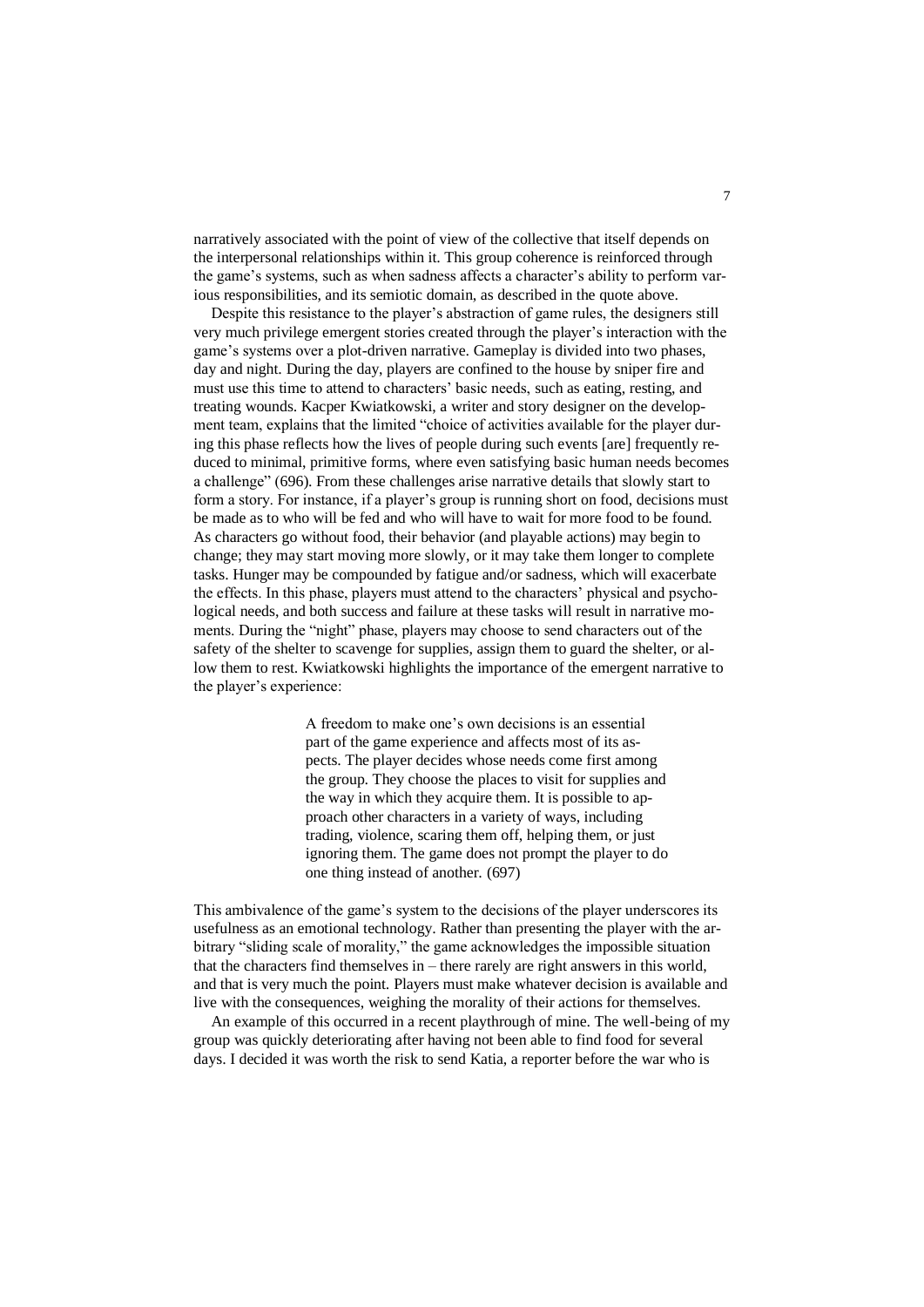skilled in trading, to a military-controlled supermarket to scavenge for supplies. She was sure to find some food, and with everyone nearing starvation, what choice did I have? During the excursion, Katia was shot by an armed soldier and severely wounded. Although she made it home, she was unable to return with food, so the trip had been in vain. Lacking the necessary medical supplies to treat her, I chose to send Bruno, a former professional cook and my only other survivor, to the home of an elderly couple I had encountered earlier in the game. On the first trip, I had decided to leave the couple alone, leaving their food and medicine behind. This time, however, I could not afford this kindness. As the elderly man begs for me to leave his wife's medicine, Bruno quickly snatches what he can and returns home to Katia. As Bruno walks through the door, I learn that we are too late; Katia had died while Bruno was away. Bruno, now alone, is distraught at the death of his comrade and haunted by the memories of the elderly couple pleading for their lives. His status changes to "Broken", and after two more days, he hangs himself. Game over.

This vignette is an example of the sort of hard questions this game asks of its players. When in an impossible situation, what would you choose to do? In this playthrough, the precariousness of my characters' lives reframed the lives of the elderly couple as forfeit, despite the earlier decision to treat them as fellow survivors who should be left alone. Rather than prescribing this morality lesson to me, the procedurality of the game's mechanics allowed me to come into the situation myself that would lead to my undertaking of this impossible problem. The game functioned counter to typical wargames like the *Kriegs-Spiel* – instead of flattening the emotional responses to war, it expands them, causing the player to reflect on decisions made in terms of their human impact.

### **5 From the Ashes of War**

In her book *Tactical Media*, Rita Raley (98) discusses the efficacy of games and digital media to disrupt nationalistic, networked accounts of war through their ability to depict "the experience of atrocity 'over there'". She argues that these virtual experiences "have acquired a representational authority, and the cultural knowledge they produce has the authority of the real" (70). This representational authority can be particularly problematic when ascribed to masculine power fantasies of war, such as if a player's political ideology becomes informed primarily through their experience of playing a *Call of Duty* game. The framing of these super-soldier simulations, often encased within a 1st-person perspective, crop any emotions that do not fit into the fantasy, such as fear, guilt, or doubt. Moreover, they prohibit consideration for lives or experiences on the periphery. These games present themselves as objective perspectives while simultaneously projecting their own interpretation onto the depicted images.

*This War of Mine* represents a break from these traditional representations of war by shifting the focus away from the hypermasculinized glory of the battlefield to the mundane realm of "mere-life." This reframing confronts the objective immediacy that often goes unquestioned in popular portrayals of war by offering alternative narratives of wartime experience. The game achieves this reframing in large part through a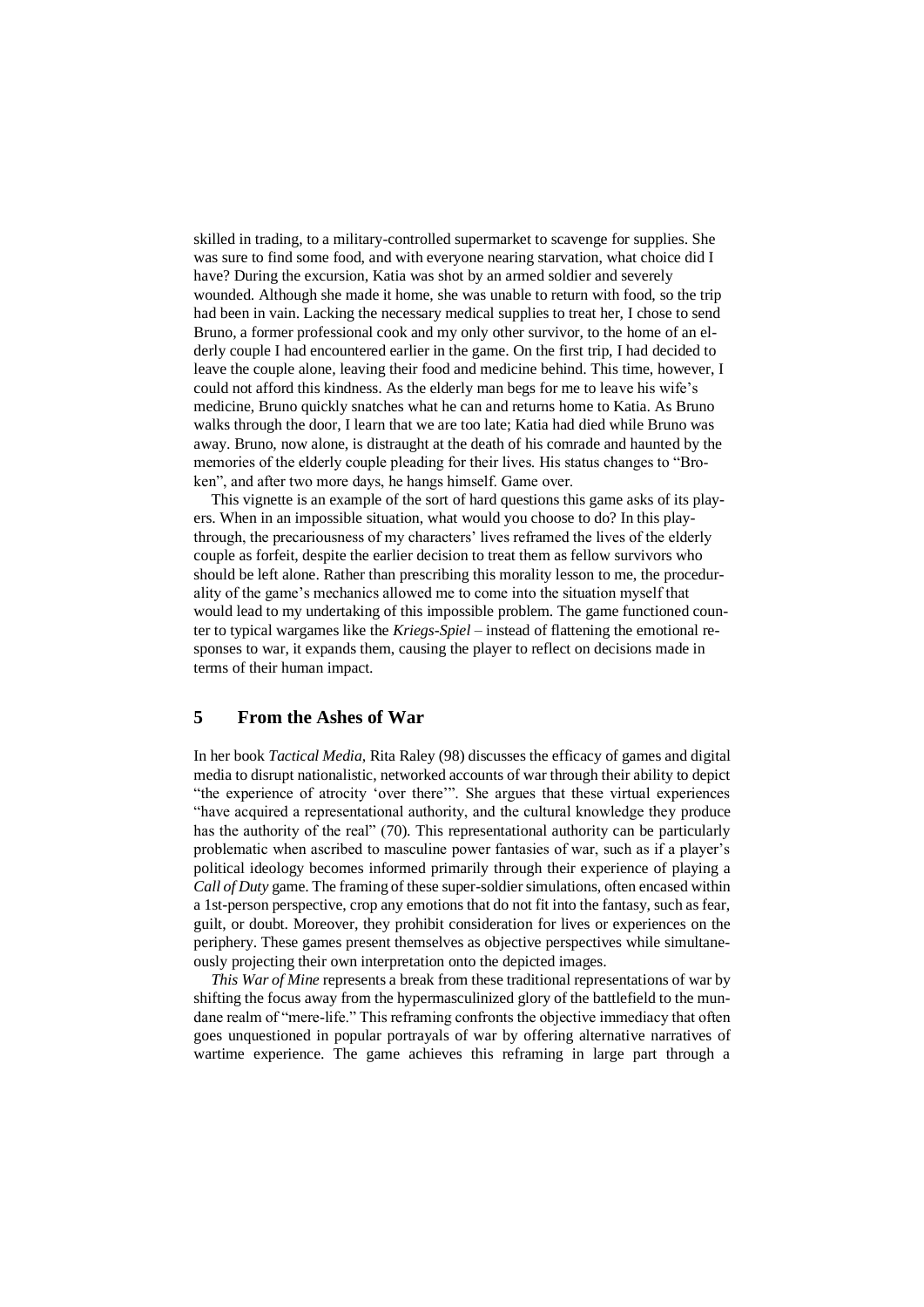reconfiguration of the wargame's play space – by substituting an area of domestic cooperation for the arena of armed conflict. In this space, the actions of the characters are framed within the context of precarity, not heroics, and players must adopt a playstyle that matches this situation. Unlike other strategy war games, *This War of Mine* resists the player's abstraction of the game's rules and systems. It accomplishes this through design choices that encourage players to empathize with the characters rather than viewing them as deployable units. Finally, players are afforded the ability to make meaningful choices through their interaction with the game's systems, and these choices and their consequences build the narrative of the game and strengthen the player's emotional connection to the characters.

By situating its play space within the domestic realm while society at large collapses outside, *This War of Mine* allows its mechanics to disrupt preconceived notions of the structures of power. Players assign tasks to characters based not on traditional gendered divisions of labor, but by the aptitude of the characters to carry out the task or by simple necessity whether that be caring for children, engineering a filter for rainwater, or the manual labor of removing rubble. This act of communal survival, of simply continuing to exist, interrupts the inevitability of patriarchy as the de facto social structure as an inherently political act. This experience is one that only a feminist wargame could provide – a reframing of the experience of war through a disruption of the masculine and feminine spaces of life to lead us to consider new ways of living.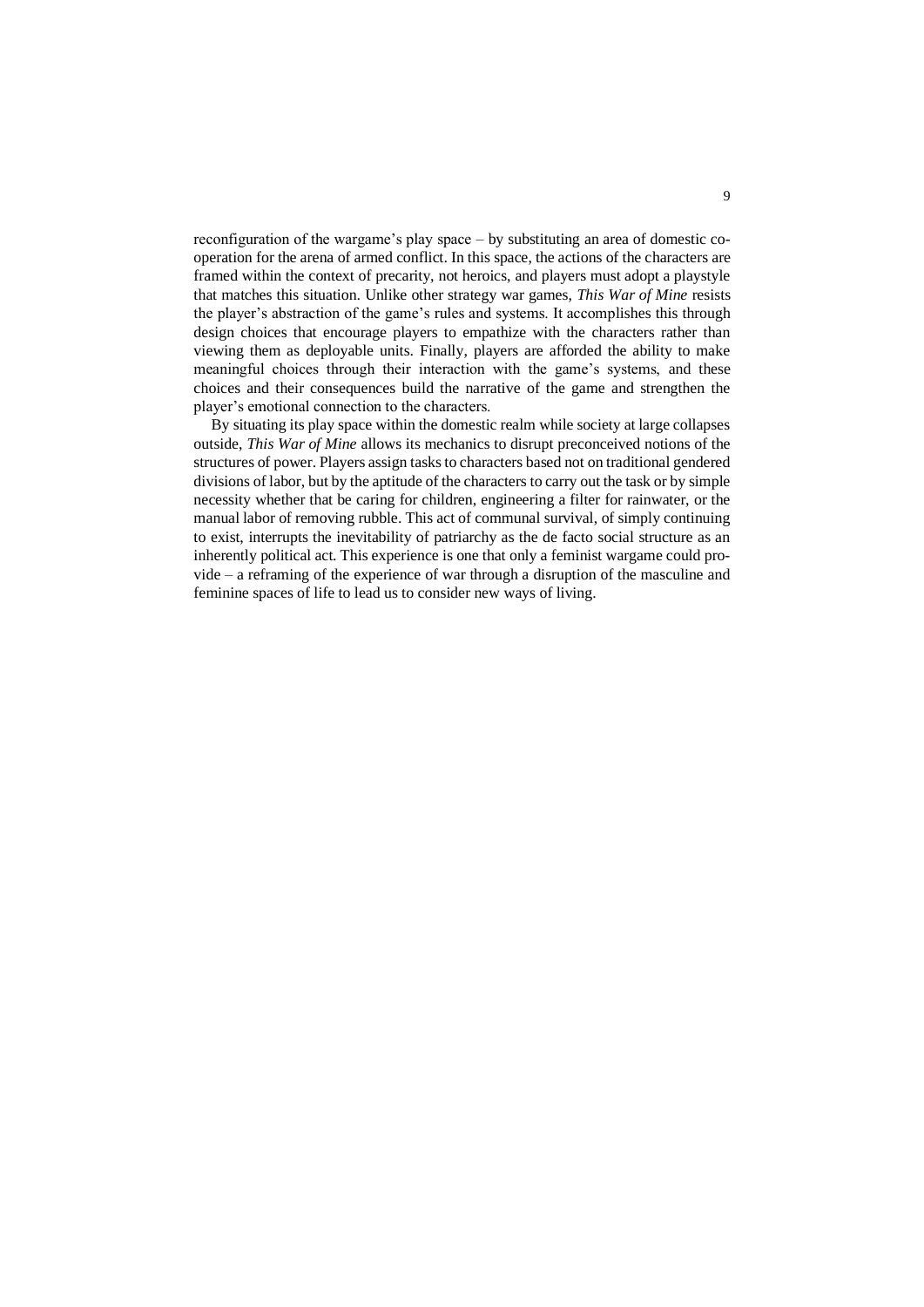#### **References**

- Anable, A 2018, *Playing with Feelings: Video Games and Affect*, University of Minnesota Press, Minneapolis, MN.
- Blizzard Entertainment 1994, *Warcraft: Orcs and Humans*, video game, MS-DOS, Blizzard Entertainment, Irvine, CA.
- Braudy, L 2003, *From Chivalry to Terrorism: War and the Changing Nature of Masculinity*, Alfred A. Knopf, New York, NY.
- Butler, J 2010, *Frames of War: When Is Life Grievable?* Paperback Edition, Verso, New York, NY.
- Davis, AY 2008, 'A Vocabulary for Feminist Praxis: On War and Radical Critique', in RL Riley et al. (eds.), *Feminism and War: Confronting U.S. Imperialism*, Zed Books, London.
- de Smale, S, Kors MJL, & Sandovar AM 2017, "The Case of *This War of Mine*: A Production Studies Perspective on Moral Game Design," *Games and Culture*, August 2017. pp. 1- 23, viewed 8 March 2019,<https://doi.org/10.1177/1555412017725996>
- Donald, R & Macdonald, K 2011, *Reel Men at War: Masculinity and the American War Film*. Scarecrow Press, Lanham, MD.
- Drozdowski, M & Przemslaw M 2014, *This War of Mine*, video game, Windows PC, 11 Bit Studios, Warsaw, Poland.
- Dudink, S, Hagemann, K, & Tosh J 2004, 'Editors' Preface', in Dudink S et al. (eds.), *Masculinities in Politics and War: Gendering Modern History*, Manchester University Press, Manchester, England.
- Engberg-Pedersen, A 2018, 'Maps and Wargames as Emotional Technologies', in A Engberg-Pedersen & K Maurer (eds.), *Visualizing War: Emotions, Technologies, Communities*, Routledge, New York, NY.
- Firaxis Games 2010, *Sid Meier's Civilization V,* video game, Windows PC, 2K Games, Novato,  $\mathsf{C}\mathsf{A}$
- Galloway, AR 2006, *Gaming: Essays on Algorithmic Culture*, University of Minnesota Press, Minneapolis, MN.
- Infinity Ward 2013, *Call of Duty: Ghosts*, video game, Windows PC, Activision, Santa Monica,  $CA$
- Isbister, K 2016, *How Games Move Us: Emotions by Design*, The MIT Press, Cambridge, MA.
- Kwiatkowski, K 2016, 'Civilian Casualties: Shifting Perspective in *This War of Mine*', in P Harrigan & MG Kirschenbaum (eds.) *Zones of Control: Perspectives on Wargaming*, The MIT Press, Cambridge, MA.
- Lange, S 2016. '*This War of Mine* [*The Little Ones*] (Xbox One) Review', *411Mania,* viewed 15 October 2018, http://www.411mania.com/games/this-war-of-mine-xbox-one-review/
- Lloyd, G 2013, 'Selfhood, War, and Masculinity', in C Pateman & E Gross (eds.), *Feminist Challenges: Social and Political Theory*, Routledge, London, England.
- Meyer, J 2009, *Men of War: Masculinity and the First World War in Britain*, Palgrave Macmillan, London, England.
- Mieszkowski, J 2018, 'World in the Age of Anti-Social Media', in A Engberg-Pedersen & K Maurer (eds.), *Visualizing War: Emotions, Technologies, Communities*, Routledge, New York, NY.
- Narcisse, E 2014, 'This War of Mine: The Kotaku Review', *Kotaku*, viewed 8 March 2019, [https://kotaku.com/this-war-of-mine-the-kotaku-review-1660267338/](https://kotaku.com/this-war-of-mine-the-kotaku-review-1660267338)